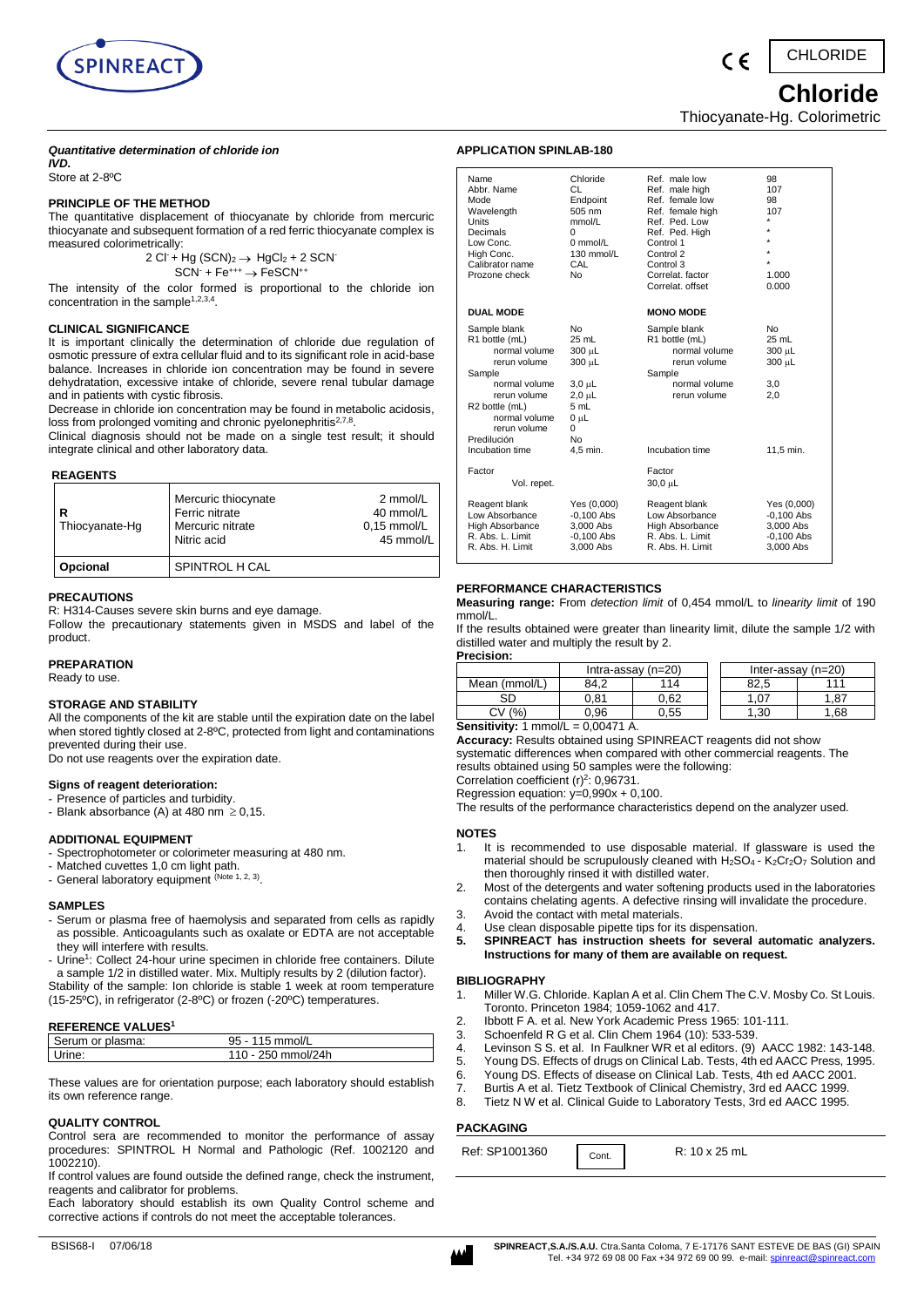

#### CHLORIDE  $\epsilon$

 **Cloruro**

Tiocianato-Hg. Colorimétrico

# **Determinación cuantitativa de iones cloruro**

**IVD** Conservar a 2-8ºC

# **PRINCIPIO DEL MÉTODO**

Los iones cloruro de la muestra reaccionan con tiocianato de mercurio desplazando el ión tiocianato. El tiocianato libre en presencia de iones férricos forma un complejo coloreado medible colorimetricamente:  $2 \text{ CI} + \text{Hg} (\text{SCN})_2 \rightarrow \text{HaCl}$ 

$$
I + Hg (SCN)2 \rightarrow HgCl2 + 2 SCN+
$$
  
SCN<sup>+</sup> + Fe<sup>\*\*\*</sup>  $\rightarrow$  FeSCN<sup>\*\*</sup>

La intensidad del color es proporcional a la concentración de iones cloruro presente en la muestra ensayada<sup>1,2,3,4</sup>.

# **SIGNIFICADO CLÍNICO**

El control de la concentración de iones cloruro tiene gran interés clínico dada su importancia en el balance ácido-base y la regulación osmótica del fluido extracelular. Valores altos se relacionan con pérdidas excesivas de agua o alteraciones del flujo renal y fibrosis quistica.

Valores bajos nos indican acidosis metabólica, trastornos gastrointestinales o alteración de los mecanismos renales<sup>2,7,8</sup>.

El diagnostico clínico debe realizarse teniendo en cuenta todos los datos clínicos y de laboratorio.

# **REACTIVOS**

| Tiocianato - Hq | Tiocianato de mercurio<br>Nitrato de hierro<br>Nitrato de mercurio<br>Ácido nítrico | 2 mmol/L<br>40 mmol/L<br>$0.15$ mmol/L<br>45 mmol/L |
|-----------------|-------------------------------------------------------------------------------------|-----------------------------------------------------|
| Opcional        | Spintrol H CAL                                                                      |                                                     |

### **PRECAUCIONES**

R: H314-Provoca quemaduras graves en la piel y lesiones oculares graves. Seguir los consejos de prudencia indicados en la FDS y etiqueta del producto.

# **PREPARACIÓN**

Listo para su uso.

# **CONSERVACIÓN Y ESTABILIDAD**

Todos los componentes del kit son estables, hasta la fecha de caducidad indicada en la etiqueta, cuando se mantienen los frascos bien cerrados a 2- 8ºC, protegidos de la luz y se evita su contaminación. No usar reactivos fuera de la fecha indicada.

### **Indicadores de deterioro de los reactivos:**

- Presencia de partículas y turbidez.
- Absorbancia (A) del Blanco a 480 nm  $\geq$  0,15.

# **MATERIAL ADICIONAL**

- Espectrofotómetro o analizador con cubeta para lecturas a 480 nm.
- Cubetas de 1,0 cm de paso de luz.
- Equipamiento habitual de laboratorio<sup>(Nota 1, 2, 3)</sup>.

### **MUESTRAS**

- Suero o plasma libre de hemólisis. Separado lo antes posible de los hematies. No usar oxalato o EDTA como anticoagulantes ya que interfiere en los resultados.
- Orina<sup>1</sup>: Efectuar la recogida de orina de 24 horas en recipientes libres de cloruros. Diluir la orina 1/2 en agua destilada para su análisis. Mezclar. Multiplicar el resultado obtenido por 2 (factor de dilución).

Estabilidad de la muestra: Los iones de cloruro son estables 1 semana a temperatura ambiente (15-25ºC) o en nevera (2-8ºC) o congelado (-20ºC).

# **VALORES DE REFERENCIA<sup>1</sup>**

| Suero o plasma: | 95 - 115 mmol/L    |  |
|-----------------|--------------------|--|
| Orina:          | 110 - 250 mmol/24h |  |

Estos valores son orientativos. Es recomendable que cada laboratorio establezca sus propios valores de referencia.

# **CONTROL DE CALIDAD**

Es conveniente analizar junto con las muestras sueros control valorados: SPINTROL H Normal y Patológico (Ref. 1002120 y 1002210).

Si los valores hallados se encuentran fuera del rango de tolerancia, revisar el instrumento, los reactivos y el calibrador.

Cada laboratorio debe disponer su propio Control de Calidad y establecer correcciones en el caso de que los controles no cumplan con las tolerancias.

| Nombre<br>Nombre abreviado<br>Modo<br>Long. ondas<br>Unidades<br>Decimales<br>Conc. Inferior<br>Conc. Superior<br>Calibrador<br>Chequeo prozona                                                | Cloro<br>CL<br>Endpoint<br>505 nm<br>mmol/L<br>$\Omega$<br>$0$ mmol/ $1$<br>130 mmol/L<br>CAL<br>N <sub>o</sub> | Ref. Hombre Inf.<br>Ref. Hombre Sup.<br>Ref. Mujer Inf.<br>Ref. Mujer Sup.<br>Ref. Ped. Inf.<br>Ref. Ped. Sup.<br>Valor pánico bajo<br>Valor pánico alto<br>Control 1<br>Control 2<br>Control 3<br>Factor correl.<br>Offset de correl. | 98<br>107<br>98<br>107<br>1.000<br>0.000                                     |
|------------------------------------------------------------------------------------------------------------------------------------------------------------------------------------------------|-----------------------------------------------------------------------------------------------------------------|----------------------------------------------------------------------------------------------------------------------------------------------------------------------------------------------------------------------------------------|------------------------------------------------------------------------------|
| <b>MODO DUAL</b>                                                                                                                                                                               |                                                                                                                 | <b>MODO MONO</b>                                                                                                                                                                                                                       |                                                                              |
| Blanco muestra<br>Frasco R1 (mL)<br>Vol. normal<br>Vol. repet.<br>Muestra<br>Vol. normal<br>Vol. repet.<br>Frasco R2 (mL)<br>Vol. normal<br>Vol. repet.<br>Predilución<br>Incubación<br>Factor | No<br>25 mL<br>300 µL<br>300 µL<br>$3.0 \mu L$<br>$2.0 \mu L$<br>5 mL<br>0 սԼ<br>0 սԼ<br>Nο<br>4.5 min.         | Blanco muestra<br>Frasco R1 (mL)<br>Vol. normal<br>Vol. repet.<br>Muestra<br>Vol. normal<br>Vol. repet.<br>Incubación<br>Factor                                                                                                        | No<br>$25$ mL<br>300 µL<br>300 µL<br>$3.0 \mu L$<br>$2.0 \mu L$<br>11.5 min. |
| Blanco reactivo<br>Absorbancia inf.<br>Absorbancia sup.<br>Lim.Inf. Abs. React.<br>Lim.Sup. Abs. React.                                                                                        | Si (0.000)<br>$-0.100$ Abs<br>$3.000$ Abs<br>$-0.100$ Abs<br>3.000 Abs                                          | Blanco reactivo<br>Absorbancia inf.<br>Absorbancia sup.<br>Liminf. Abs. React.<br>LimSup. Abs. React.                                                                                                                                  | Si (0.000)<br>$-0.100$ Abs<br>$3.000$ Abs<br>$-0.100$ Abs<br>3.000 Abs       |

# **CARACTERÍSTICAS DEL MÉTODO**

**APLICACIÓN AL SPINLAB 180**

**Rango de medida:** Desde el *límite de detección* de 0,454 mmol/L hasta el *límite de linealidad* de 190 mmol/L.

Si la concentración de la muestra es superior al límite de linealidad, diluir 1/2 con agua destilada y multiplicar el resultado final por 2.

| Precisión:                                    |                   |      |  |      |                   |  |
|-----------------------------------------------|-------------------|------|--|------|-------------------|--|
|                                               | Intraserie (n=20) |      |  |      | Interserie (n=20) |  |
| Media (mmol/L)                                | 114<br>84.2       |      |  | 82.5 | 111               |  |
| SD                                            | 0.81              | 0.62 |  | 1.07 | . 87              |  |
| (%                                            | 0.96              | 0.55 |  | .30  | .68               |  |
| Consibilidad coolítico: 4 metal/l<br>0.00174A |                   |      |  |      |                   |  |

**Sensibilidad analítica:** 1 mmol/L = 0,00471 A.

**Exactitud:** Los reactivos SPINREACT no muestran diferencias sistemáticas significativas cuando se comparan con otros reactivos comerciales.

Los resultados obtenidos con 50 muestras fueron los siguientes:

Coeficiente de regresión (r)<sup>2</sup>: 0,96731.

Ecuación de la recta de regresión: y=0,990x + 0,100.

Las características del método pueden variar según el analizador utilizado.

# **NOTAS**

- Se recomienda utilizar material de plástico de un solo uso para evitar contaminaciones. En caso de utilizar material de vidrio deberá lavarse con una solución de H<sub>2</sub>SO<sub>4</sub> - K<sub>2</sub>Cr<sub>2</sub>O<sub>7</sub>, enjuagar varias veces con agua destilada y secar antes de su uso.
- 2. La mayoría de detergentes destinados a uso del laboratorio contienen agentes quelantes. Trazas de los mismos, como consecuencia de un mal aclarado del material, invalida la determinación.
- 3. Evitar el contacto con partes metálicas.
- 4. Usar puntas de pipeta desechables limpias para su dispensación.
- **5. SPINREACT dispone de instrucciones detalladas para la aplicación de este reactivo en distintos analizadores.**

# **BIBLIOGRAFÍA**

- 1. Miller W.G. Chloride. Kaplan A et al. Clin Chem The C.V. Mosby Co. St Louis. Toronto. Princeton 1984; 1059-1062 and 417.
- 2. Ibbott F A. et al. New York Academic Press 1965: 101-111.<br>3. Schoenfeld R G et al. Clin Chem 1964 (10): 533-539.
- 3. Schoenfeld R G et al. Clin Chem 1964 (10): 533-539.
- 4. Levinson S S. et al. In Faulkner WR et al editors. (9) AACC 1982: 143-148.
- 5. Young DS. Effects of drugs on Clinical Lab. Tests, 4th ed AACC Press, 1995.
- 6. Young DS. Effects of disease on Clinical Lab. Tests, 4th ed AACC 2001.
- 7. Burtis A et al. Tietz Textbook of Clinical Chemistry, 3rd ed AACC 1999.
- 8. Tietz N W et al. Clinical Guide to Laboratory Tests, 3rd ed AACC 1995.

# **PRESENTACIÓN**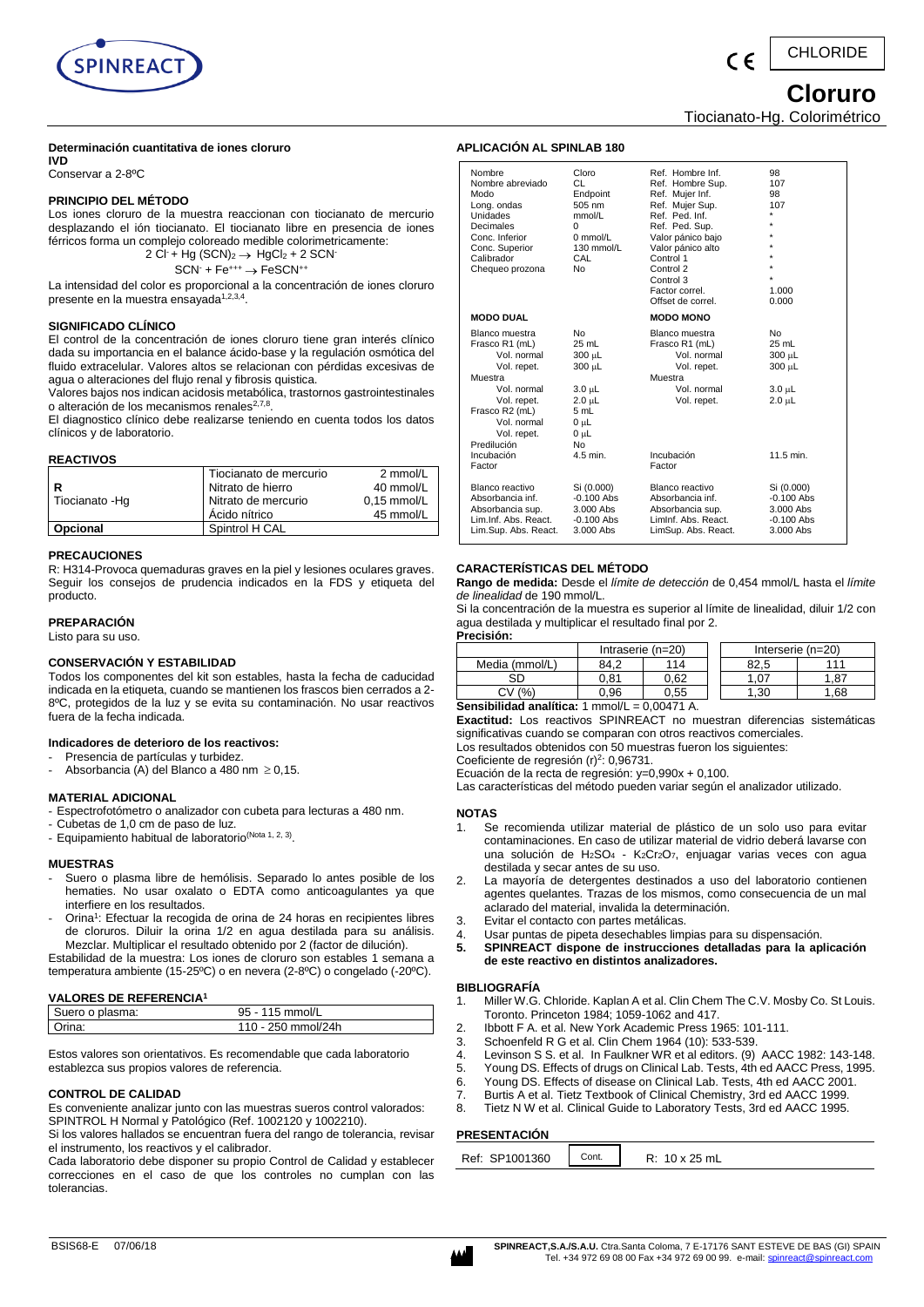

#### CHLORIDE  $\epsilon$

# **Chlorure**

Thiocyanate de mercure. Colorimétrique

# *Détermination quantitative d'ions chlorure* **IVD**

A conserver entre 2-8ºC

# **PRINCIPE DE LA MÉTHODE**

Les ions chlorure de l'échantillon réagissent avec le thiocyanate de mercure en déplaçant l'ion thiocyanate. Le thiocyanate libre, en présence d'ions ferriques, forme un complexe coloré, mesurable par colorimétrie :

 $2 \text{ CI} + Hg \text{ (SCN)}_2 \rightarrow HgCl_2 + 2 \text{ SCN}$  $SCN + Fe^{***} \rightarrow FeSCN^{**}$ 

L'intensité de la couleur est proportionnelle à la concentration en ions chlorure présente dans l'échantillon testé<sup>1,2,3,4</sup>.

# **SIGNIFICATION CLINIQUE**

Le contrôle de la concentration en ions chlorure présente un grand intérêt clinique, en raison de leur importance dans l'équilibre acido-basique et la régulation osmotique du fluide extracellulaire. Des valeurs élevées sont associées aux pertes excessives d'eau ou des modifications du débit sanguin rénal et de la fibrose kystique.

Des valeurs faibles nous indiquent une acidose métabolique, des troubles gastro-intestinaux ou une altération des mécanismes rénaux<sup>2,7,8</sup>.

Le diagnostic clinique doit être réalisé en tenant compte de toutes les données cliniques et de laboratoire.

# **RÉACTIFS**

| R                | Thiocyanate de mercure | 4 mmol/L  |
|------------------|------------------------|-----------|
|                  | Nitrate de fer         | 40 mmol/L |
| Thiocyanate de   | Nitrate de mercure     | 2 mmol/L  |
| mercure          | Acide nitrique         | 45 mmol/L |
| <b>OPTIONNEL</b> | <b>SPINTROL H CAL</b>  |           |

# **PRÉCAUTIONS**

R: H314-Provoque des brûlures de la peau et des lésions oculaires graves.

Suivez les conseils de prudence donnés en SDS et étiquette.

# **PRÉPARATION**

Le réactif et l'étalon sont prêts à l'emploi.

# **CONSERVATION ET STABILITÉ**

Toutes les composantes du kit sont stables jusqu'à l'expiration de la date mentionnée sur l'étiquette en cas de conservation hermétique sous 2-8ºC et de protection contre la lumière et les contaminations évitées lors de leur utilisation.

# **Indicateurs de détérioration des réactifs :**

- Présence de particules et turbidité.
- Absorbance (A) du témoin à 480 nm  $\geq$  0,15.

# **ÉQUIPEMENTS SUPPLÉMENTAIRES**

Auto-analyseur SPINLAB 180. - Équipement habituel de laboratoire. <sup>(Remarques 1, 2, 3)</sup>.

# **ÉCHANTILLONS**

- Sérum, plasma, Exempt d'hémolyse. Séparé le plus tôt possible des hématies. Ne pas utiliser d'oxalate ou d'EDTA comme anticoagulant, en raison de leur interférence avec les résultats.
- Urine<sup>1</sup>: Effectuer la collecte d'urine de 24 heures dans des récipients exempts de chlorures. Diluer un volume d'urine dans deux d'eau distillée pour l'analyser. Mélanger. Multiplier le résultat obtenu par 2 (facteur de dilution).

Stabilité de l'échantillon: Les ions de chlorure sont stables 1 semaine à température ambiante (15-25ºC), ou 15 jours dans un réfrigérateur (2-8ºC) ou 1 mois dans un congélateur (-20ºC).

### **VALEURS DE RÉFÉRENCE <sup>1</sup>**

| $\sim$ $\sim$<br>Sérum ou plasma: | 95 - 115 mmol/L    |  |
|-----------------------------------|--------------------|--|
| Urine:                            | 110 - 250 mmoL/24h |  |

Ces valeurs sont juste indicatives; chaque laboratoire doit établir sa propre gamme de référence.

# **CONTRÔLE DE QUALITÉ**

Il convient d'analyser des sérums de contrôle estimés en même temps que les échantillons: SPINTROL H normal et pathologique (réf. 1002120 et 1002210).

Si les valeurs de contrôle se trouvent en dehors de la gamme définie, veuillez vérifier l'instrument, le réactif et matériel d'étalonnage.

Chaque laboratoire doit établir son propre système de contrôle de qualité et des actions correctives au cas où les contrôles n'atteignent pas les tolérances acceptables.



| Name<br>Abbr. Name<br>Mode<br>Wavelength<br>Units<br>Decimals<br>Low Conc.<br>High Conc.<br>Calibrator name<br>Prozone check                                                                                | Chloride<br>CL<br>Endpoint<br>505 nm<br>mmol/L<br>U<br>$0 \text{ mmol/l}$<br>$130$ mmol/L<br>CAL<br>No | Ref. male low<br>Ref. male high<br>Ref. female low<br>Ref. female high<br>Ref. Ped. Low<br>Ref. Ped. High<br>Control 1<br>Control 2<br>Control 3<br>Correlat, factor<br>Correlat, offset | 98<br>107<br>98<br>107<br>$\star$<br>$\star$<br>$\star$<br>$\star$<br>1.000<br>0.000 |
|-------------------------------------------------------------------------------------------------------------------------------------------------------------------------------------------------------------|--------------------------------------------------------------------------------------------------------|------------------------------------------------------------------------------------------------------------------------------------------------------------------------------------------|--------------------------------------------------------------------------------------|
| <b>DUAL MODE</b>                                                                                                                                                                                            |                                                                                                        | <b>MONO MODE</b>                                                                                                                                                                         |                                                                                      |
| Sample blank<br>R1 bottle (mL)<br>normal volume<br>rerun volume<br>Sample<br>normal volume<br>rerun volume<br>R <sub>2</sub> bottle (mL)<br>normal volume<br>rerun volume<br>Predilución<br>Incubation time | No<br>25 mL<br>300 µL<br>300 µL<br>3,0 µL<br>$2.0$ uL<br>5 mL<br>0 սԼ<br>$\Omega$<br>No<br>4,5 min.    | Sample blank<br>R1 bottle (mL)<br>normal volume<br>rerun volume<br>Sample<br>normal volume<br>rerun volume<br>Incubation time                                                            | No<br>25 mL<br>300 µL<br>300 µL<br>3.0<br>2.0<br>11.5 min.                           |
| Factor                                                                                                                                                                                                      |                                                                                                        | Factor                                                                                                                                                                                   |                                                                                      |
| Reagent blank<br>Low Absorbance<br>High Absorbance<br>R. Abs. L. Limit<br>R. Abs. H. Limit                                                                                                                  | Yes (0,000)<br>$-0.100$ Abs<br>3.000 Abs<br>$-0,100$ Abs<br>3,000 Abs                                  | Reagent blank<br>Low Absorbance<br>High Absorbance<br>R. Abs. L. Limit<br>R. Abs. H. Limit                                                                                               | Yes (0,000)<br>$-0.100$ Abs<br>3.000 Abs<br>$-0,100$ Abs<br>3,000 Abs                |
|                                                                                                                                                                                                             |                                                                                                        |                                                                                                                                                                                          |                                                                                      |

# **CARACTÉRISTIQUES DE LA MÉTHODE**

**APPLICATION AU SPINLAB 180**

**Gamme de mesure :** de la *limite de la détection* de 0,454 mmol/L à la *limite de linéarité* de 190 mmol/L.

Si les résultats obtenus sont plus élevés que la limite de linéarité, il faut diluer 1/2 de l'échantillon avec l'eau distillée et multiplier le résultat par 2. **Précision:**

| .                                               |                    |      |                    |       |  |  |
|-------------------------------------------------|--------------------|------|--------------------|-------|--|--|
|                                                 | Intra-essai (n=20) |      | Inter-essai (n=20) |       |  |  |
| Movenne (mmol/L)                                | 84.2               | 114  | 82.5               | 111   |  |  |
| SD                                              | 0.81               | 0.62 | 1.07               | 87. ا |  |  |
| CV(% )<br>1.68<br>0.55<br>1.30<br>0.96          |                    |      |                    |       |  |  |
| Sensibilité analytique: 1 mmol/L = $0,00471$ A. |                    |      |                    |       |  |  |

**Exactitude:** les résultats obtenus en utilisant les réactifs SPINREACT n'ont pas présenté de différences systématiques en comparaison avec d'autres réactifs commerciaux.

Les résultats obtenus sur 50 échantillons ont été les suivants :

Coefficient de régression  $(r)^2$ : 0,96731.

Équation de la droite de régression : y=0,990x + 0,100.

Les résultats des caractéristiques de la méthode dépendent de l'analyseur utilisé.

# **REMARQUES**

- Nous vous recommandons d'utiliser du matériel en plastique à usage unique pour éviter toute contamination. Si du matériel en verre est utilisé, il faudra le laver avec une solution de  $H_2SO_4$  -  $K_2Cr_2O_7$ , le rincer plusieurs fois avec de l'eau distillée et le sécher avant son utilisation.
- 2. La plupart des détergents destinés à être utilisés en laboratoire contient des agents chélateurs. Des traces de ces derniers, dues à un mauvais rinçage du matériel, invalide la détermination.
- 3. Éviter le contact avec des parties métalliques.
- 4. Utiliser des pointes de pipette jetables pour leur distribution.
- **5. SPINREACT dispose d'instructions détaillées pour l'application de ce réactif dans différents analyseurs.**

### **BIBLIOGRAPHIE**

- 1. Miller W.G. Chloride. Kaplan A et al. Clin Chem The C.V. Mosby Co. St Louis. Toronto. Princeton 1984; 1059-1062 and 417.
- 2. Ibbott F A. et al. New York Academic Press 1965: 101-111.<br>3. Schoenfeld R G et al. Clin Chem 1964 (10): 533-539.
- 3. Schoenfeld R G et al. Clin Chem 1964 (10): 533-539.<br>4. Levinson S S. et al. In Faulkner WR et al editors. (9)
- 4. Levinson S S. et al. In Faulkner WR et al editors. (9) AACC 1982: 143-148.
- Young DS. Effects of drugs on Clinical Lab. Tests, 4th ed AACC Press, 1995.
- 6. Young DS. Effects of disease on Clinical Lab. Tests, 4th ed AACC 2001.
- 7. Burtis A et al. Tietz Textbook of Clinical Chemistry, 3rd ed AACC 1999.
- 8. Tietz N W et al. Clinical Guide to Laboratory Tests, 3rd ed AACC 1995.

# **PRÉSENTATION**

| Ref: SP1001360 |       | $R: 10 \times 25$ mL |
|----------------|-------|----------------------|
|                | Cont. |                      |
|                |       |                      |